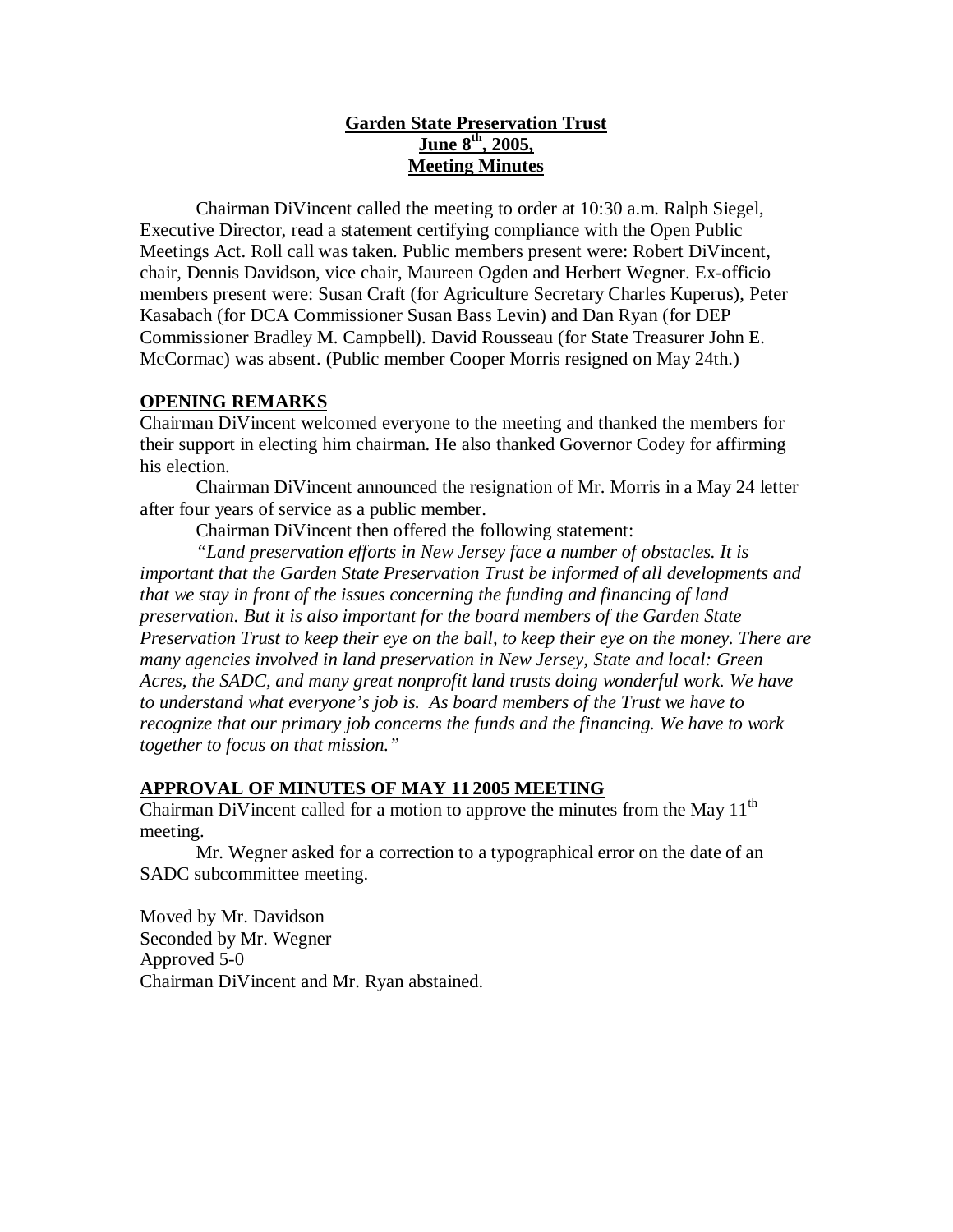#### **EXECUTIVE DIRECTOR'S REPORT (FISCAL)**

Ms. Siegel reported to Trust members the financial status of the Garden State Green Acres Preservation Trust Fund.

Mr. Siegel said the fund had a current balance of \$293 million with an expected balance during FY2006 of \$210 million increasing to \$652 million with the Dec. 1 issue of Series 2005 bonds. He said the Green Acres recommendation for Local and Nonprofit Acquisition & Development Grants totaled \$148.5 million but that only \$83 million would come from a new use of GSPT funds. Mr. Siegel said Green Acres appropriations to date from FY2000 through FY2006 totaled \$946 million with about \$216 million left, which was adequate to cover the recommendation of an additional \$83 million for FY2006.

## **PRESENTATION OF GREEN ACRES LOCAL AND NONPROFIT APPROPRIATIONS RECOMMENDATION FOR FY2006**

Mr. Flynn said FY 2006 request for the Local Assistance and Loan Programs was \$148.5 million and of that \$83 million was GSPT funds. He thanked Chairman DiVincent for the Expenditure Monitoring Status Letter indicating in the first three quarters of FY2005 Green Acres came within two percent of their expenditure forecast. Mr. Flynn said Green Acres had made an ambitious expenditure forecast of \$125 million for FY2005 and now that they are in the final month of the fiscal year they are within \$18 million of meeting it. Mr. Flynn complimented his staff and introduced them.

Mr. Flynn said the present recommendations represented loans and grants to 153 localities. He said the Planning Incentive programs are the most successful, accounting for 111 of these grants. He said \$38.5 million in grants and loans are for counties and municipalities to fund 74 recreation development projects. Mr. Flynn said these recommendations if enacted as appropriations would deplete the money envisioned by the GSPT Act for local and non profits through FY2009.

Ms. Ogden asked Mr. Flynn about reprogrammed funds for local acquisition and why they had not been used. Mr. Flynn said the money represented repayment of loans. Ms. Ogden asked how much he expected would be available in loan repayments next year. Mr. Flynn estimated \$20 million from loan repayments. He added Green Acres plans to be more aggressive in canceling dormant projects. He said he believed \$50 million a reprogrammed funds would be available next year.

Chairman DiVincent asked Mr. Flynn at what point Green Acres determines a project is not going forward and so moves to recapture the funds. Mr. Flynn said each project is different and is treated individually.

Ms. Craft asked Mr. Flynn about the additional grants to counties and municipalities and how they achieve county by county balance as required in the 2004 Highlands Act. Mr. Flynn said the total requests are huge and they select projects to maintain balance without appearing to divert funds from any specific places or counties. Ms. Craft asked about staffing. Mr. Flynn said there are 61 persons on staff on whom 20 are project managers. He added Green Acres no longer separates staff with regard State or Local acquisitions.

Mr. Davidson asked Mr. Flynn how much money would be left for the State acquisitions under GSPT. Mr. Flynn said he anticipates \$60 million in FY2007, \$40 million in FY2008 and \$18.5 million in FY2009. Mr. Davidson asked if he would be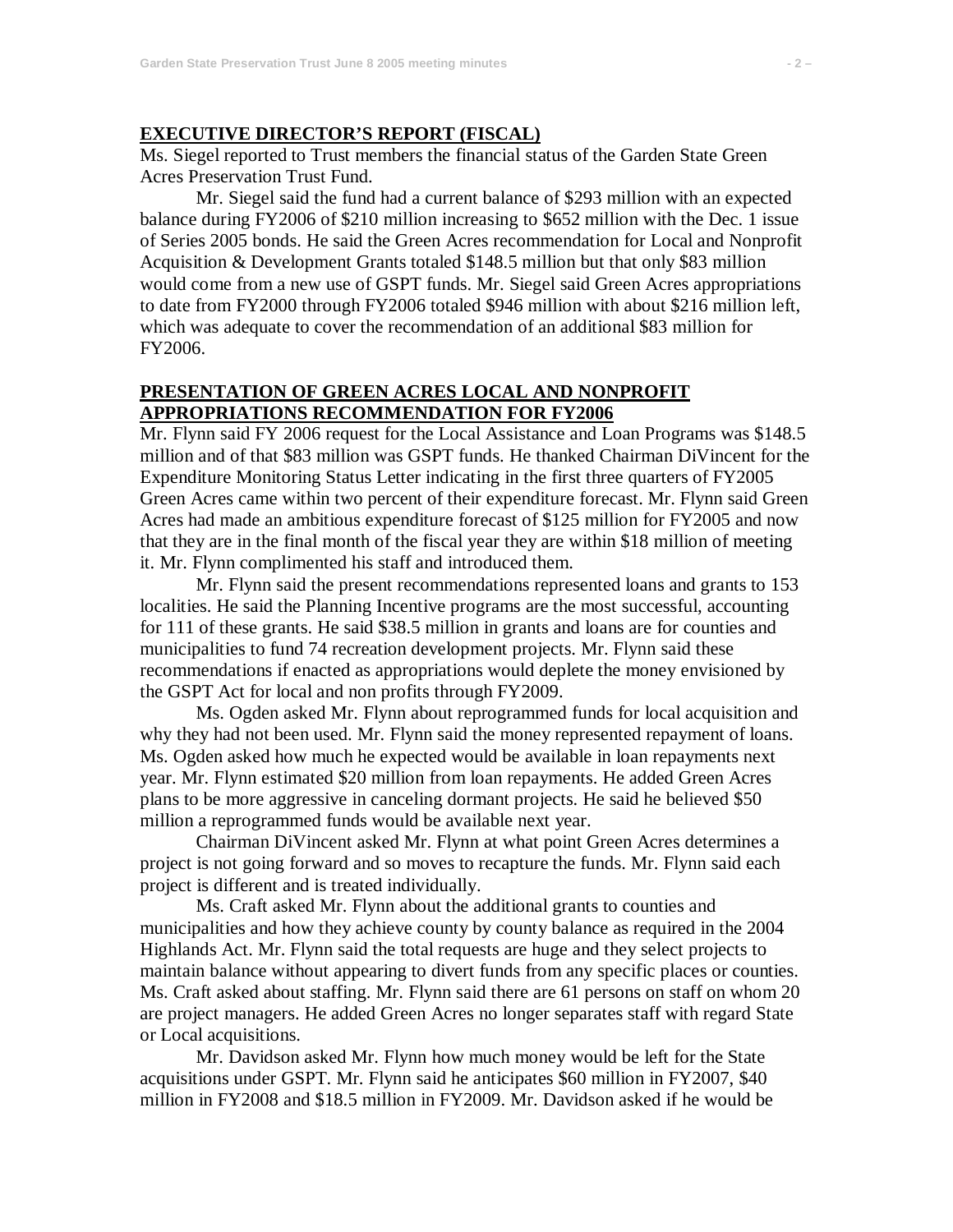asking to accelerate his appropriations request again and Mr. Flynn said it might be done in recognition of rising property values.

Mr. Kasabach asked Mr. Flynn if the Non profit expenditure had been included in his analysis of the total funding. Mr. Flynn said it had been.

#### **RESOLUTION # 05-006**

Resolution Of The Garden State Preservation Trust To Approve Green Acres Program Local Acquisition and Development Projects for Fiscal Year 2006

Moved by Ms. Ogden Seconded by Mr. Kasabach Approved 7-0

## **RESOLUTION # 05-007**

Resolution Of The Garden State Preservation Trust To Approve Green Acres Program Nonprofit Acquisition and Development Grants for Fiscal Year 2006

Moved by Ms. Ogden Seconded by Mr. Kasabach Approved 6-0 Vice chairman Davidson recused himself because of a conflict of interest.

Mr. Siegel asked for approval to submit expedited minutes on Resolutions #05-006 and #05-007 to the Governor's Counsel's Office to speed introduction of appropriations legislation.

Moved by Mr. Wegner Seconded by Ms. Craft Approved unanimously by voice vote.

#### **PRESENTATION ON GARDEN STATE GREENWAYS**

Chairman DiVincent welcomed Eileen Swan of the Garden State Greenways to the meeting for a presentation.

Ms. Swan explained the Garden State Greenways is a statewide planning tool designed to help connect preserved and natural lands. Ms. Swan presented a slide show depicting development of land from the 1970s to present. Ms. Swan said Greenways seeks to steer preservation and development to preserve linked greenway corridors.

Mr. Davidson asked how close she was to making the Greenways WEB site interactive. Ms. Swan replied that if a user was equipped with GIS capability they could get lot and block data now.

Mr. Wegner said there was a study by American Farmland Trust that suggested it was more economical for municipalities to permit commercial development instead of maintaining farmland. He said he objected strongly to this conclusion and asked Ms.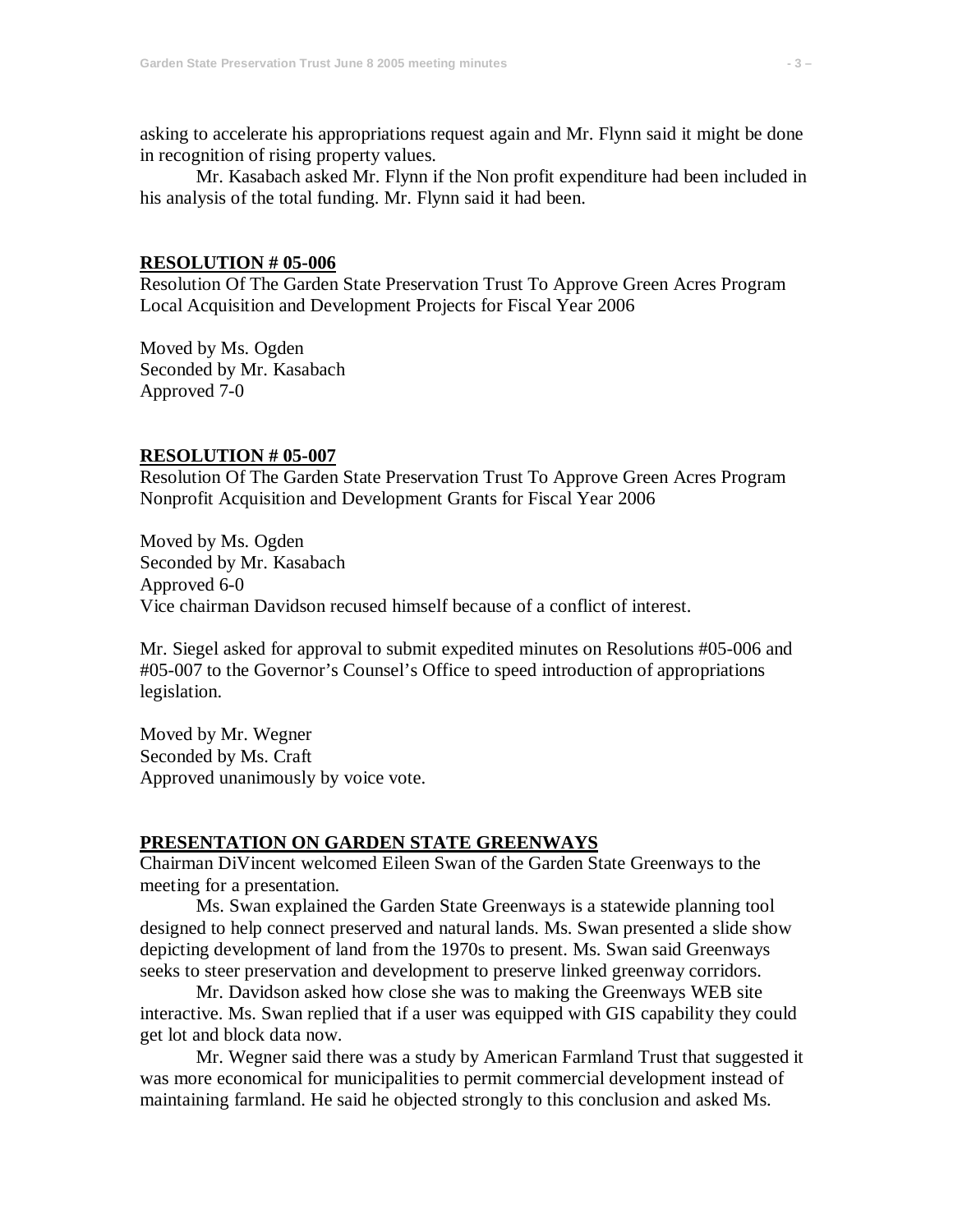Swan if she was aware of the study. Ms. Swan said she was aware of it and she referred Mr. Wegner to a Morris County study conducted by the Association of New Jersey Environmental Commissions with the opposite conclusion.

Ms. Ogden noted the decade of the most rapid development growth, 1980 to 1990, was also the decade during which property taxes doubled.

### **PRESENTATION by CONSERVATION RESOURCES Inc.**

Chairman DiVincent welcomed Michael Catania of Conservation Resources Inc. to the meeting for a presentation about CRI's Geographic Funds Program.

Mr. Catania said Conservation Resources is nonprofit organization to provide a funding mechanism to complement GSPT and bring private dollars to match public dollars on costly projects. He said the new Geographic Funds Program was a WEB based system intended to allow potential private donors to review available projects in need of funding and to select preferred projects according to location and site resources.

Mr. Kasabach asked if Mr. Catania was currently bringing in contributions. Mr. Catania replied that they were just launching the program and were expecting their first contribution within a week.

Chairman DiVincent requested that Mr. Catania keep the Trust abreast of their progress.

Ms. Craft left the meeting at 12:05 p.m. Mr. Kasabach left the meeting at 12:15 p.m.

## **EXECUTIVE DIRECTOR'S REPORT (CONTINUED)**

Mr. Siegel said the special "retreat" meeting to discuss Installment Purchase Agreements (IPA) was scheduled for July 12 at Smithville Mansion park in Burlington County.

Mr. Siegel introduced Daniel Patrick O'Connell, consultant to the Trust, to discuss the upcoming IPA meeting in more detail. Mr. O'Connell said the meeting was set in Burlington County so county officials and landowners with experience in IPAs could address the Trust.

Mr. Siegel said research was underway on stable funding for stewardship and on what recommendations the GSPT might make to the Governor and Legislature. He said he expected to address the topic at the next regular meeting in September or October.

Mr. Siegel reviewed Expenditure Monitoring "Status" Letters signed by the chairman and sent out for the  $3<sup>rd</sup>$  quarter expenditures of FY2005 to the Green Acres and Farmland Preservation Program.

Mr. Siegel reported the U.S. Senate Finance committee was meeting that day to discuss removal of tax benefits for conservation donations. He noted a letter sent from 21 senators led by Sen. Rick Santorum defending the benefits and urging instead better funding for IRS fraud enforcement.

Ms. Ogden noted that because these efforts include repealing the tax deductions for easements the GSPT needs to take the matter seriously.

Mr. Siegel said efforts continue to press for enactment of S-1370 to improve Trust Fund interest earnings. He said he would attend a Treasury meeting that week during which enactment of S-1370 would be discussed.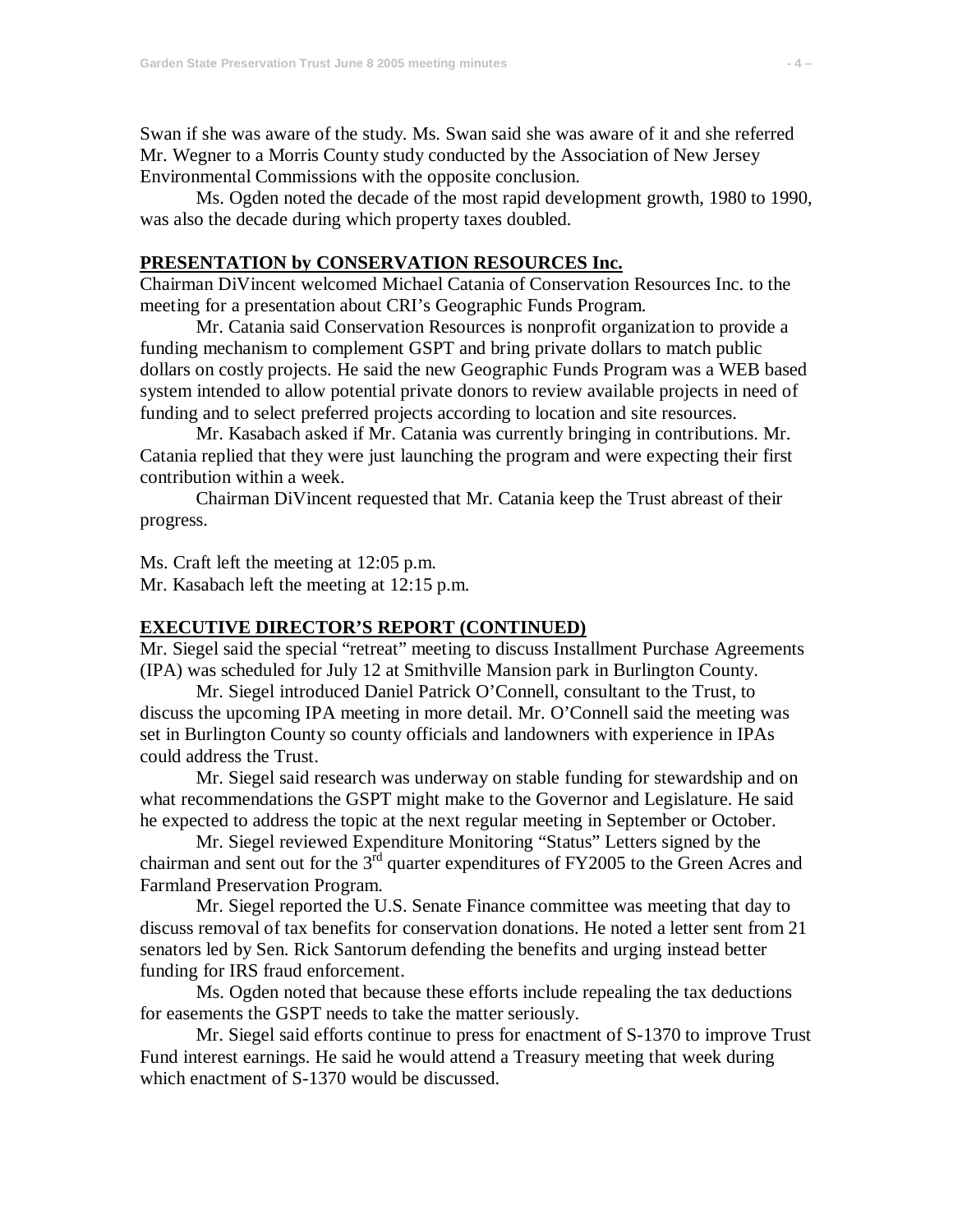Mr. Siegel reported the Green Acres State Acquisitions appropriations bills had been introduced in the Senate with committee action scheduled, and the Farmland Preservation appropriations bills were written and scheduled for introduction that week.

Mr. Siegel reported on a proposal by Governor Codey to use excess bond-issue capacity from the FY2005 to provide \$75 million for State Park capital projects.

Mr. Siegel reported on the recent introduction of Senate Concurrent Resolution 124 to increase the Garden State Preservation Trust authorized debt by \$850 million. This would be funded by extending the \$98 million dedication beyond FY2029, when it is currently set to expire. He said GSPT advisers analyze this scenario and concluded only between \$421 million and \$463 million could be borrowed, not the full \$850 million, and the repayment would cost between \$2.1 billion and \$2.6 billion over 25 years beginning in FY2030.

Mr. Siegel reported the Executive Commission on Ethical Standards met in May and again in June but did not discuss or act on the GSPT's draft Code of Ethics. He said a meeting would be scheduled with DAG Rones and Assistant AG Al Ramey to discuss a road map to enact a Code of Ethics.

Ms. Siegel reported on a bureaucratic barrier preventing use of public funds on bronze plaques to honor former board members such as Christopher Daggett, as authorized by a vote of the Trust on July 21, 2004. He advised the same delay would apply to any such tribute for Mr. Cooper.

Ms. Siegel reported that the March 9, 2001, letter from Stephen J. Small, Esq., to the New Jersey Conservation Foundation, had been entered into the public record. Chairman DiVincent directed Mr. Siegel to report to the Trust on the significance of this letter.

#### **RESOLUTION # 05-008**

Chairman DiVincent called for a resolution to honor Mr. Cooper.

Moved by Mr. Wegner Seconded by Ms. Ogden Approved 5-0.

#### **TRUST MEMBER COMMENTS**

Chairman DiVincent asked if there were any comments from the members. There were none.

### **PUBLIC COMMENTS**

Chairman DiVincent asked if there were any public comments. There were none.